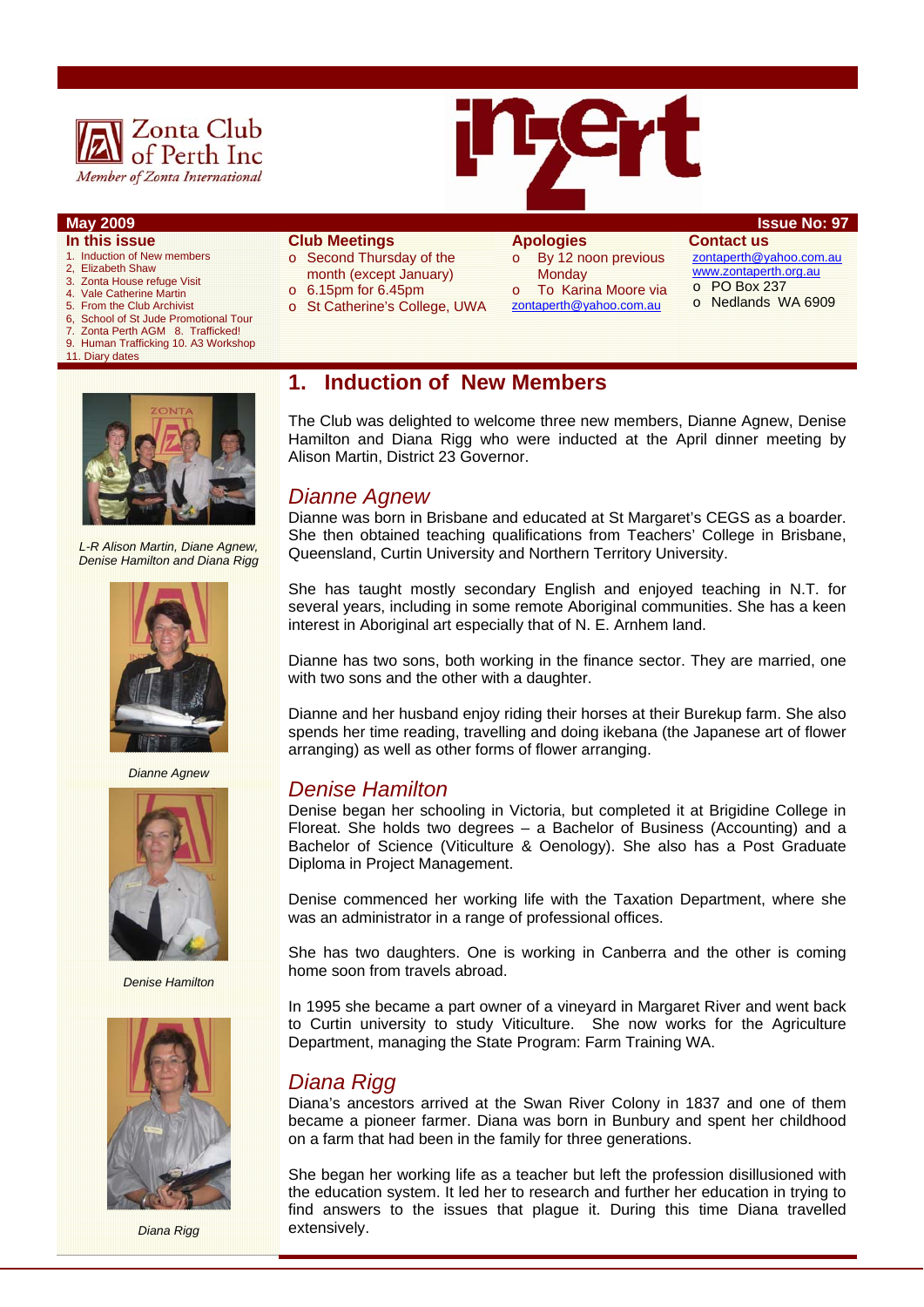

*Alison Martin giving Zonta Perth members an overview of the role of the District Governor.* 

Diana is now a Speech Pathologist and two years ago founded an organisation called PLD (Preventing Literacy Difficulties) that operates in premises on Stirling Highway, Nedlands.

Diana looks forward to being a Zonta member and meeting inspiring women who have achieved success in a diverse range of backgrounds. She also wants to support projects that have a significant impact on the status of women

## *Alison Martin, District 23 Governor*

After completing the inductions, Alison Martin provided an interesting overview of her role as District 23 Governor. She described how she liaises with Zonta International and Area Directors to ensure that international policies are translated into practice in Clubs throughout Western Australia, Northern Territory, South Australia, Victoria and Tasmania. Alison is a member of the Zonta Club of Perth Northern Suburbs and it was a privilege to have her as a guest to our meeting.

# *2. May Dinner Meeting Speaker:- Elizabeth Shaw*



*Elizabeth Shaw* 

Last year our Club was delighted to be able to provide some financial support to the inspirational Elizabeth Shaw to help fund her year as an Australian Youth Representative to the United Nations. Since this time we have been trying to find a date so she could come and share her experiences with club members. So don't miss the AGM on 14 May to hear what happened!

Elizabeth is an amazing young woman as evidenced by some of her achievements to date:

- In 2004 she moved to Perth to begin a Bachelor of Laws at UWA.
- In 2005 she was editor of the UWA student newspaper and also served as the Equity Officer of the UWA Law Students' Society.
- In 2006 Elizabeth became President of the UWA Law Students Society and President of the Blackstone Society. She also found time to be a member of the UWA Student Guild Statutes Committee and the Media Committee, acting as National Councillor for the Australian Law Students' Association. In this year she was awarded the Cruikshank Routley Memorial Prize for the student who made the greatest contribution to campus life at UWA.
- In 2007 Elizabeth served as student editor of the UWA Law Review. She worked on the World Aware project which helped Sudanese refugees integrate into Perth society.
- In 2008 she became the Australian Youth Representative to the UN. Before she began this role she completed her final law unit at UWA, whilst working full time as a professional legal assistant to the State Solicitor for WA.

# *3. Zonta House Refuge Visit*

Following Lori Grech's showcase presentation at the April dinner meeting, three Zonta Perth members and two members from the Zonta Club of Northern Suburbs met at the Zonta Refuge House in Mount Pleasant on 22 April.

The Zonta House Refuge was set up by members of the Zonta Club of South of Perth over 20 years ago. The Club realized that while there were facilities to help abused women with small children, there were no shelters for women without children. In true Zonta style they set one up, with members working shifts at the refuge when it first opened. Once the need had been established, Zontians were able to obtain support from Government, raised funding to employ full time staff and over the years built a strong relationship with Homeswest and other Government departments. The Refuge is now a fully funded self-governing organization, but Zonta still retains an interest in its activities.

We all met at the main facility that had recently been extensively renovated and were welcomed with afternoon tea. Lori Grech, former member of our Club,

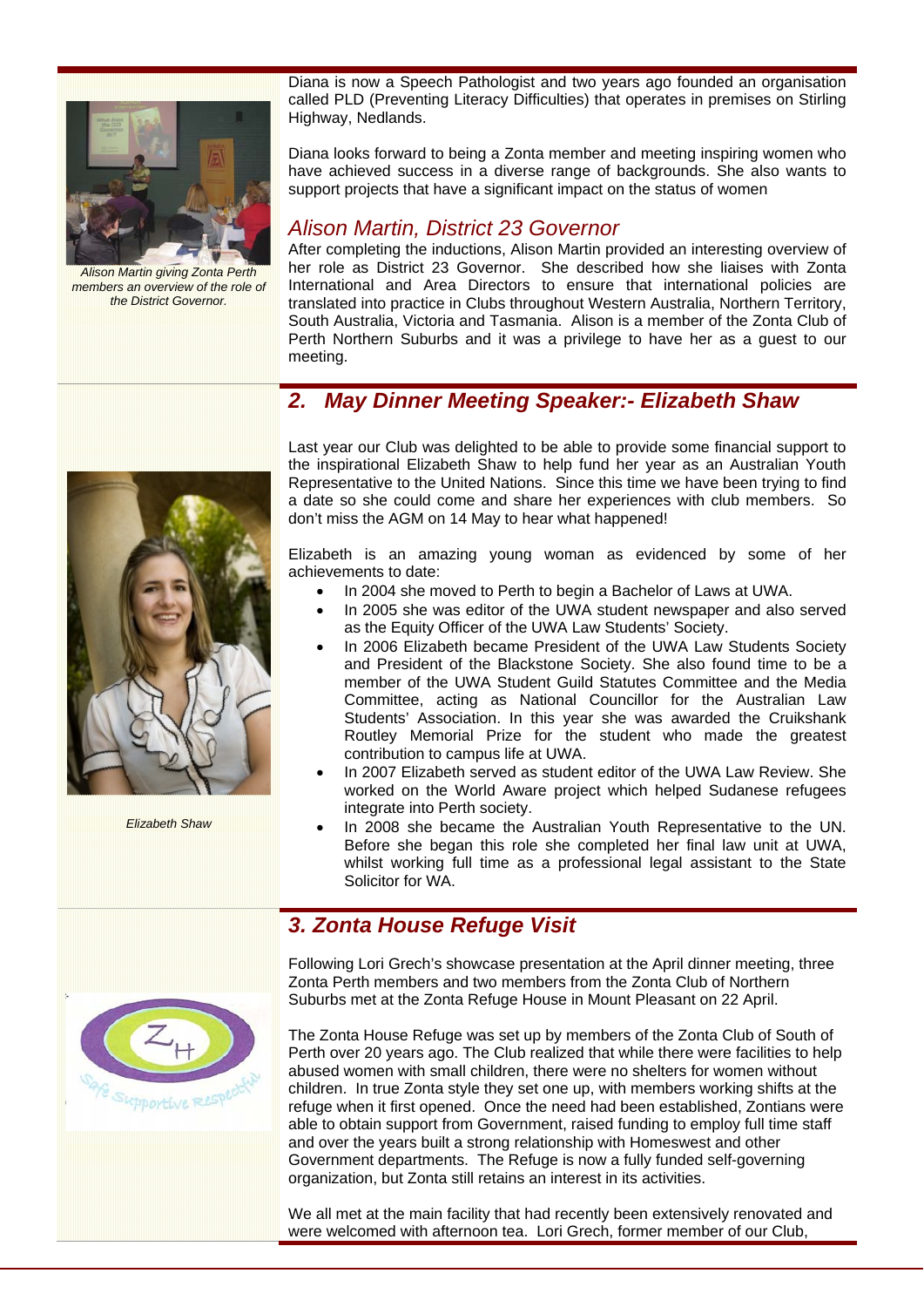

*Lori Grech showcasing Zonta House Refuge at April dinner meeting* 



*The sitting room in the main centre* 



*A neat and tidy shared bedroom* 



*A not so neat and tidy shared bedroom* 



**Top West** journalist **Martin** dies at 90

*West Australian April 20th 2009* 

introduced us to Annette, the manager of the refuge, who gave us the history of this organization, explaining that the Zonta House Refuge was incorporated in 1984 and received strong on-going support from Zonta Clubs of WA. Zonta House Refuge is a not-for-profit organisation and relies on funding from the Department for Child Protection and also donations from agencies, business and individuals.

She went on to explain that:

- the refuge is managed by a Management Committee of which Lori is the **President**
- 95% of the refuge's clients are single women
- 20% of these are indigenous
- 80% are referred from crisis departments and 20% from the police.

There are currently 18 houses in the metropolitan area and 20 in the country. A house in Fremantle is its latest acquisition. The accommodation caters for different demographic groups of residents for example there are 5 bedsits for women over 40

The centre is open 24/7 with staff working three rotating shifts, each of 8 hour duration. There is a full time social worker who is available to help those with mental health issues. Each client pays \$18 per day for multi-shared accommodation and \$80 per week for one of the five two-bedroom units.

The Refuge has an Outreach program that focuses on improving life skills of clients and building their independence. Individual issues are addressed at the refuge, former clients can ring the centre at any time of the day or night for support and the refuge runs a nine week domestic violence program. The Refuge also caters for those who need temporary accommodation until a Homeswest property becomes available. Pets are permitted, but each owner must observe the centre's guidelines and rules.

The Refuge has developed a volunteer program so that local people may donate their time and money to assist those in need.

After this explanation, Annette drove us around the local area so that we could view several different types of accommodation near the main centre. These included a block of flats and a cluster of small houses. The facilities that we viewed were newly painted with all basic requirements provided. We also had opportunity to meet some of the clients who were very appreciative of all that is provided.

We thanked Annette and Lori for their time and could see that they have achieved a very welcoming and supportive place – a true sanctuary for those seeking refuge from violence.

## **4. Vale Catherine Martin**

On April 20<sup>th</sup> The West Australian announced that a former and valuable member of Zonta Perth, Catherine Martin, had died after a long illness.

Catherine was the most highly awarded journalist for *The West Australian.* She was a medical writer and four-time Walkley award recipient. She worked for the newspaper from 1957 to 1986 and during that time received 19 National and State awards for journalism.

Catherine's most notable award was the Gold Walkley Award, in 1978, for a series of articles exposing the deadly affects of asbestos on the Wittenoom community.

In 1967, she became the first woman to win the Arthur Lovekin Prize, UWA's annual award for the State's most distinguished contribution to journalism. In 1982, Catherine was made a Member of the British Empire in the Queen's birthday honours, for her services to journalism.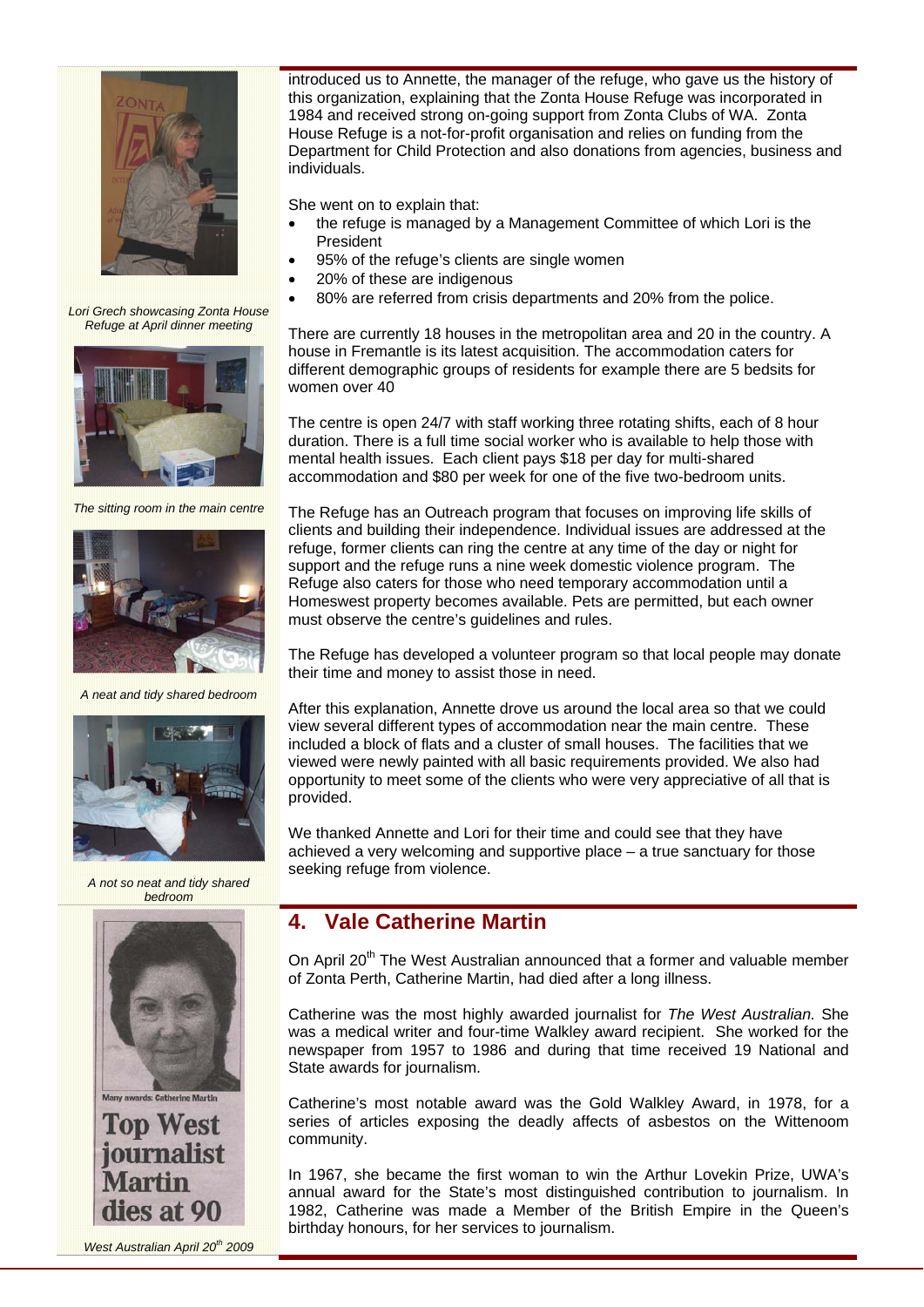Catherine's daughter, Kaye Smith, also a former Zontian, said that her mother was a very trusted journalist, whom people knew would write it as it was.

She will be remembered as a kind and generous woman, who charmed everyone with her witty conversation and droll sense of humour.

#### **5. A note from the Club Archivist**  *Margaret Medcalf*

Are your Committee records in order and ready to hand on to the incoming Chairman?

You should have a complete set of minutes of the meetings of your Committee for the past year (or more), as well as a file or files of correspondence or special activities with which your Committee was involved.

Records relating to current or ongoing matters only should be passed to the new Chairman. I would be pleased to receive your non-current records to assess them for their archival value.

Thanks for ensuring a smooth change over.

## **6. School of St Jude Promotional Tour**

The school of St Jude is in Tanzania. Its aim is to provide high quality education that will allow its pupils to fight poverty and become future leaders of Tanzania. It is a boarding school that gives pupils not only an education, but also, three meals a day and a comfortable place to sleep each night.

Gemma Sisia, the director, is embarking on a promotional tour of Australia. She will be in Perth soon and has kindly agreed to attend our June Club meeting and describe her amazing work. Be inspired and visit the school's website at www.schoolofstjude.co.tz to find out how one young Australian woman has made such a huge difference to the lives of hundreds of children.

## **7. Zonta Perth AGM**

Zonta Perth's Annual General Meeting will take place on 14 May 2009. This will be a busy meeting with three new members to induct, an inspiring speaker, elections of office bearers, installation of officers and announcement of new teams.

Many thanks to all those who have nominated to go on the Slate. Nominations will also be accepted from the floor on the night.

Here's to a happy new Zonta year!

### **8. Late news: Trafficked**  *Carole Theobald*



*Kay Poustie introduces Kathleen Maltzahn* 

On Monday 11 May, the Zonta Club of Perth Northern Suburbs hosted a special event to highlight the plight of women who have been victims of human trafficking and sex slavery. The guest speaker was Kathleen Maltzahn, well respected Project Respect founding director and author of the book 'Trafficked' that clearly describes the problems that women face in Australia.

Over 120 people attended the event that was held in the Alexander Library Theatrette. Many were attracted by the article that had appeared in the Sunday Times Magazine the previous day. Kay Poustie was MC for the evening and warmly outlined Kathleen's achievements before introducing her to the audience of women and men representing many community groups, women's collectives, researchers and of course Zonta!

Kathleen spoke of a system that had improved considerably since 2003, when the Commonwealth Government did not want to know about the issue and had





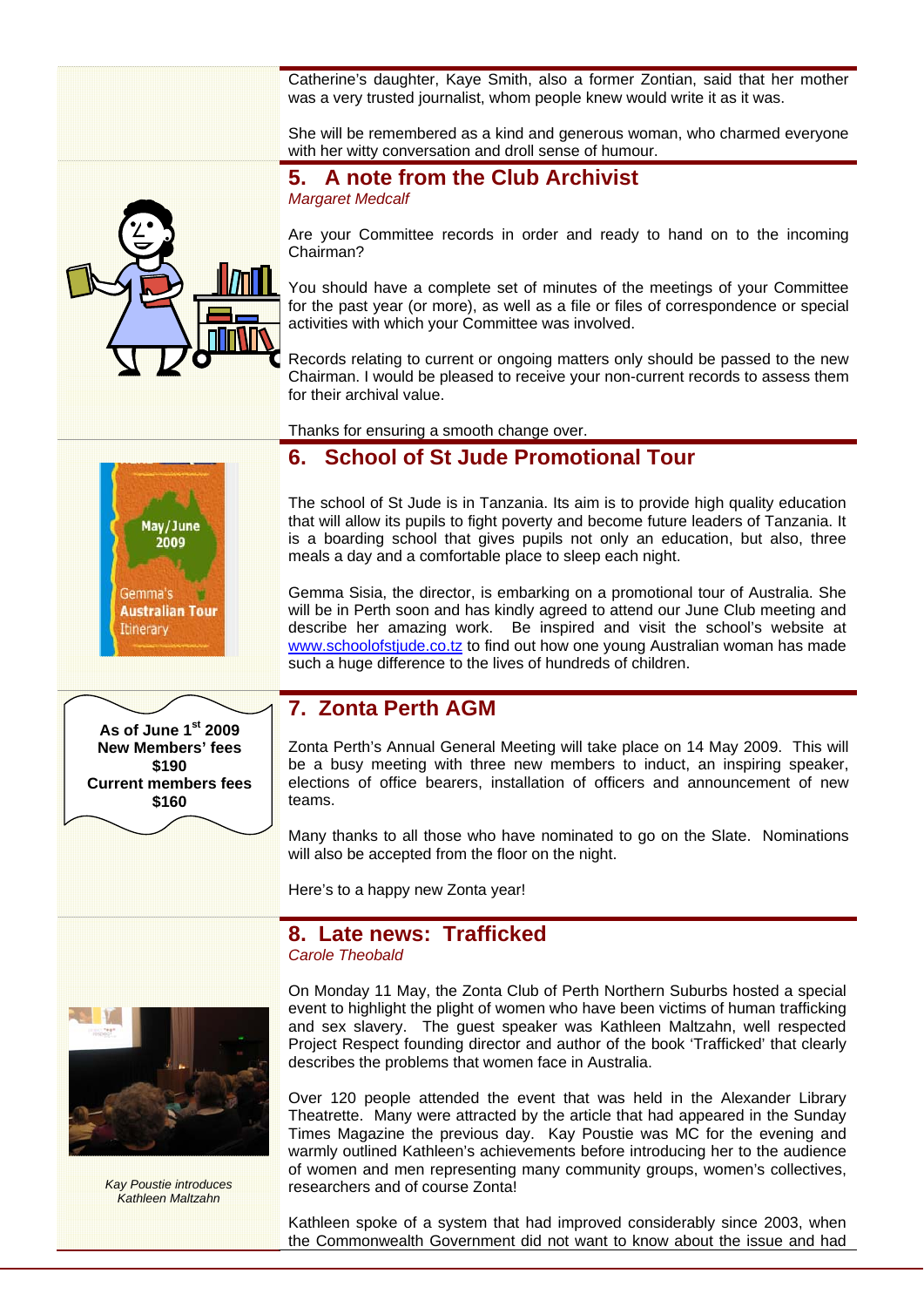reported that it had 'not found a slavery chain' even though Kathleen's research with Project Respect had found sex slaves working in brothels in Melbourne and Sydney.

Kathleen read excerpts from her book including the story of Amy a woman who compared her experience of previously working in a bar in Japan where her prostitution was voluntary to her work to Australia where she had no choice in what she did and where violence was routine and there was no escape from cruel customers. She was part of a world where women were raped, beaten, had no control over sex and had to work when they were sick or menstruating to pay off fabricated debts in the order of \$35,000 and where women believed they were expendable.

She spoke of the harrowing experiences of women in court who are subjected hour after hour by dark-suited lawyers who attack the women's credibility. One lawyer described the lack of control that trafficked women have over their lives as being similar to that experienced by AFL drafted players. Mmm... Kathleen lamented 'How can we live in a world that is so shockingfully hateful of women?'

Kathleen's talk was poised yet passionate. She described problems with the legal system where traffickers can milk the visa system to their own ends, a system where victims can only get help from authorities if they can provide information to police and if they are not in a position to help the police, where they are removed from the country. Kathleen maintains that if the crime happens in Australia, the restitution should also be here... makes you think, doesn't it?

When women leave sex slavery, how do they rebuild their lives? Kathleen described a project where one victim is now setting up a noodle house with a small government grant and the help of Project Respect. The noodle house needs more donations before it is ready to open, but it is hoped that this may be used as a half way house to help other women repair their lives.

If you would like to help, please go to the Project Respect website at www.projectrespect.org.au

After her presentation, Kathleen kindly made herself available to talk to participants and sign her book. This was a very informative and interesting evening and congratulations go to the Zonta Club of Perth Northern Suburbs for putting on an event that aligns so well with the aims of Zonta. I implore all members to read Kathleen's book!

## **9. Human Trafficking and Slavery in Australia**

If you missed out on the recent Zonta Club of Perth Northern Suburbs successful seminar event that featured Kathleen Maltzahn's amazing work with Project Respect, all is not lost, as the Salvation Army is hosting another event on human trafficking and slavery in Australia on 9 June!

This will be especially useful if you work with migrants or vulnerable communities. Men, women and children can be forced to work in agriculture, construction, hospitality, manufacturing, natural resource industries, domestic and sex work and through slave-like marriages. Explore this emerging human rights issue in Australia and how you can play a role in ending slavery.

Non-government and government presenters will address basic concepts of trafficking and slavery, Australia's policy response, how to identify and refer cases and how communities and government can work together to combat this human rights abuse.

There is no cost to attend this event which will be held between 9 and 4.30 on Tuesday 9 June at 333 William St, Northbridge. As parking is limited, public transport is recommended.

Please RSVP before 4 June to **trafficking@aue.salvationarmy.org**





Please provide ALL of the following information to complete your RSVP: **Name: Occupation/title: Organisation: Address: Telephone: Fax: Email address**